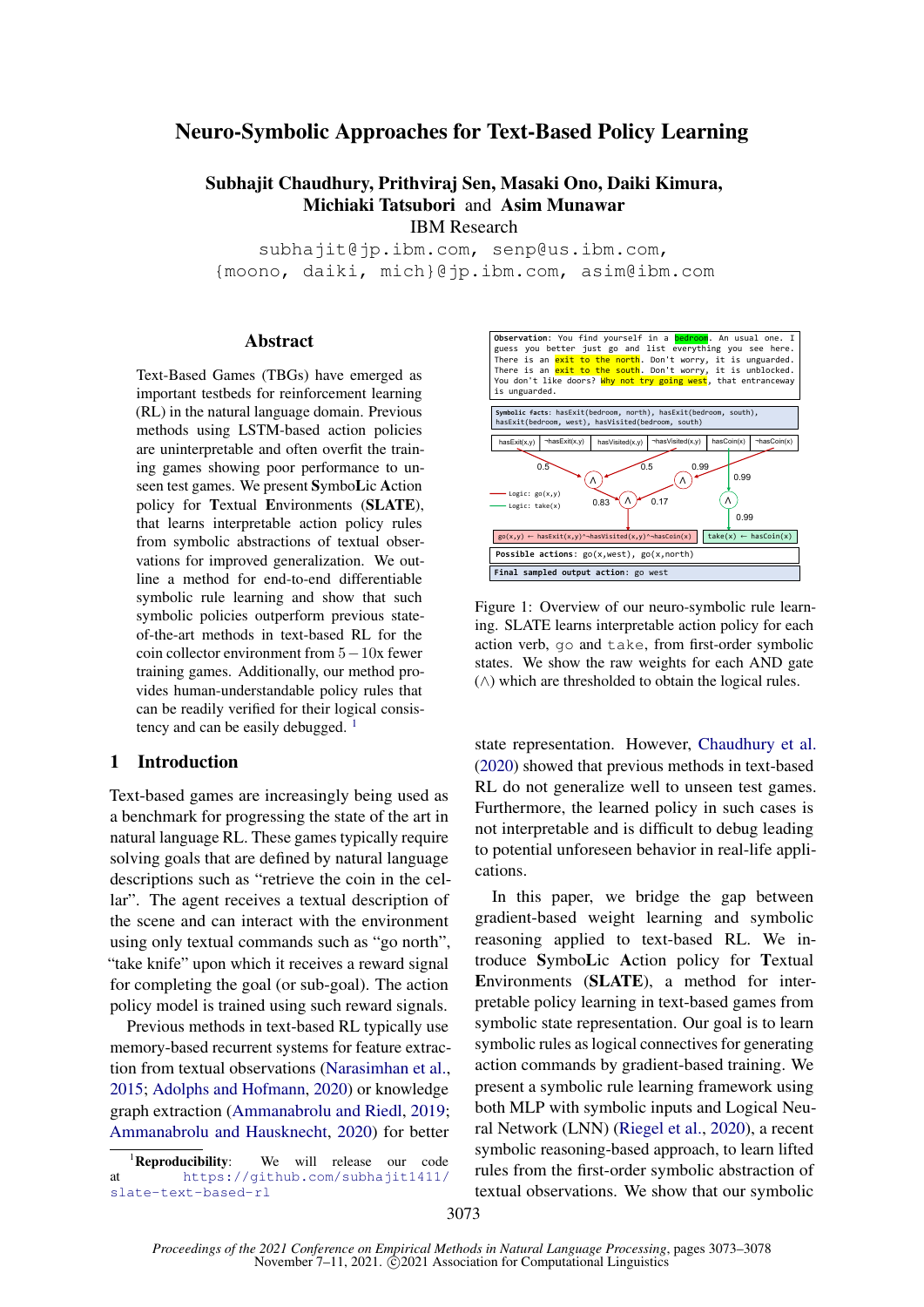action policy learning framework outperforms previous text-based RL methods in terms of generalization to unseen games even when the previous methods use symbolic state representation.

## 2 Related Work

Most previous works on text-based RL handle the problems of partial observability and large action space. LSTM-DQN [\(Narasimhan et al.,](#page-5-0) [2015\)](#page-5-0) is an early work on text-based RL that used an LSTMbased encoder for feature extraction from textual observations and Q-learning [\(Watkins and Dayan,](#page-5-2) [1992\)](#page-5-2) for learning the action policy model. LSTM-DRQN [\(Yuan et al.,](#page-5-3) [2018\)](#page-5-3) used memory units in the action score to handle the issue of partial observability. CREST [\(Chaudhury et al.,](#page-4-3) [2020\)](#page-4-3) showed that previous methods overfit the training data and improved generalization by training a bootstrapped model on context-relevant observation text only. [Adolphs and Hofmann](#page-4-0) [\(2020\)](#page-4-0) presents the winning strategies in the First- TextWorld Competition, which uses recurrent feature extraction along with the A2C [\(Mnih et al.,](#page-5-4) [2016\)](#page-5-4) RL algorithm for training the policy. Previous works that extract knowledge graphs from observations [\(Am](#page-4-1)[manabrolu and Riedl,](#page-4-1) [2019;](#page-4-1) [Ammanabrolu and](#page-4-2) [Hausknecht,](#page-4-2) [2020\)](#page-4-2) showed improved performance compared to processing raw textual observations. The recent method of [Adhikari et al.](#page-4-4) [\(2020\)](#page-4-4) use a dynamic belief graph learning for better generalization than text-based policy learning.

# 3 SymboLic Action policy for Textual Environments (SLATE)

To improve generalization in TBGs, we propose SLATE that learns logical rules based on firstorder symbolic inputs from the environment. The symbolic inputs are fed into the logical rule learner to obtain the likelihood of action commands.

#### 3.1 Extracting Symbolic Facts

We explain symbolic fact extraction with Textworld [\(Côté et al.,](#page-4-5) [2018\)](#page-4-5) Coin Collector environment where the goal is to start from a room and collect the coin from a final room. However, this method generally applies to all text-based environments. The agent uses action commands having a verb and a noun token, such as "go north" and "take coin", etc. We extract symbolic facts from the textual observations of the current step using keyword-based matching. We use lifted representations of three symbolic predicates - hasCoin $(x)$ , hasExit $(x, y)$  and hasVisited $(x, y)$ , where  $x$  represents the grounding for the current room and  $y \in \{$  north, south, east, west  $\}$  represents the direction of travel for the agent. hasCoin $(x)$  and hasExit $(x, y)$  symbolic predicates represent if the current room,  $x$  has a coin present and if there is any exit available in the direction,  $y$ . The predicate has Visited $(x, y)$  tells if the agent has already visited the direction  $y$  at room  $x$  which we keep track of using a hash table. A representative observation and corresponding symbolic inputs from the observation are shown in Figure 1.

### 3.2 Differentiable Logical Rule Learning

Let us consider the original textual observation as  $O_t$  and corresponding symbolic abstraction as  $S_t(x, y)$ , which is the lifted input to the SLATE model. For coincollector,  $S_t(x, y) = [F_t(x, y); \neg F_t(x, y)]$ , where  $F_t(x, y) =$  [hasCoin(x), hasExit(x, y), hasVisited $(x, y)$ ] and  $\neg$  refers to the negated forms of the predicate, defined as  $\neg p = 1 - p$ . The groundings for each predicates (for example, hasExit(kitchen,east)) is parametrized by  $(x, y)$ . The goal of differential rule learning is to downweight irrelevant and up-weight relevant symbolic predicates towards each action verb generation through gradient based learning.

We wish to find an action policy  $\pi$  that is represented as logical connectives of symbolic inputs. We identify the action verbs "go" and "take" for symbolic rule learning and refer to the corresponding models as go-SLATE and take-SLATE. For each  $(x, y)$  grounding at time step  $t$ , we obtain the probabilities of possible actions commands  $\{go(x_1, y_1), go(x_1, y_2), \ldots\}$  =  ${f_{\theta}(S_t(x_1, y_1)), f_{\theta}(S_t(x_1, y_2)) \dots}$  from which the action command is sampled, where  $f(.)$  is the forward function of the learning model and  $\theta$  represents the corresponding learnable parameters of the model. We use two kinds of learning models, which we describe below.

Symbolic MLP: In this setting, we use single feed-forward layers for go and take models, with the symbolic input of  $S_t(x, y)$ , producing the likelihood of each action command which are passed through a softmax to convert into probabilities.

Logical Neural Networks: We also used the recently proposed LNN model [\(Riegel et al.,](#page-5-1) [2020\)](#page-5-1)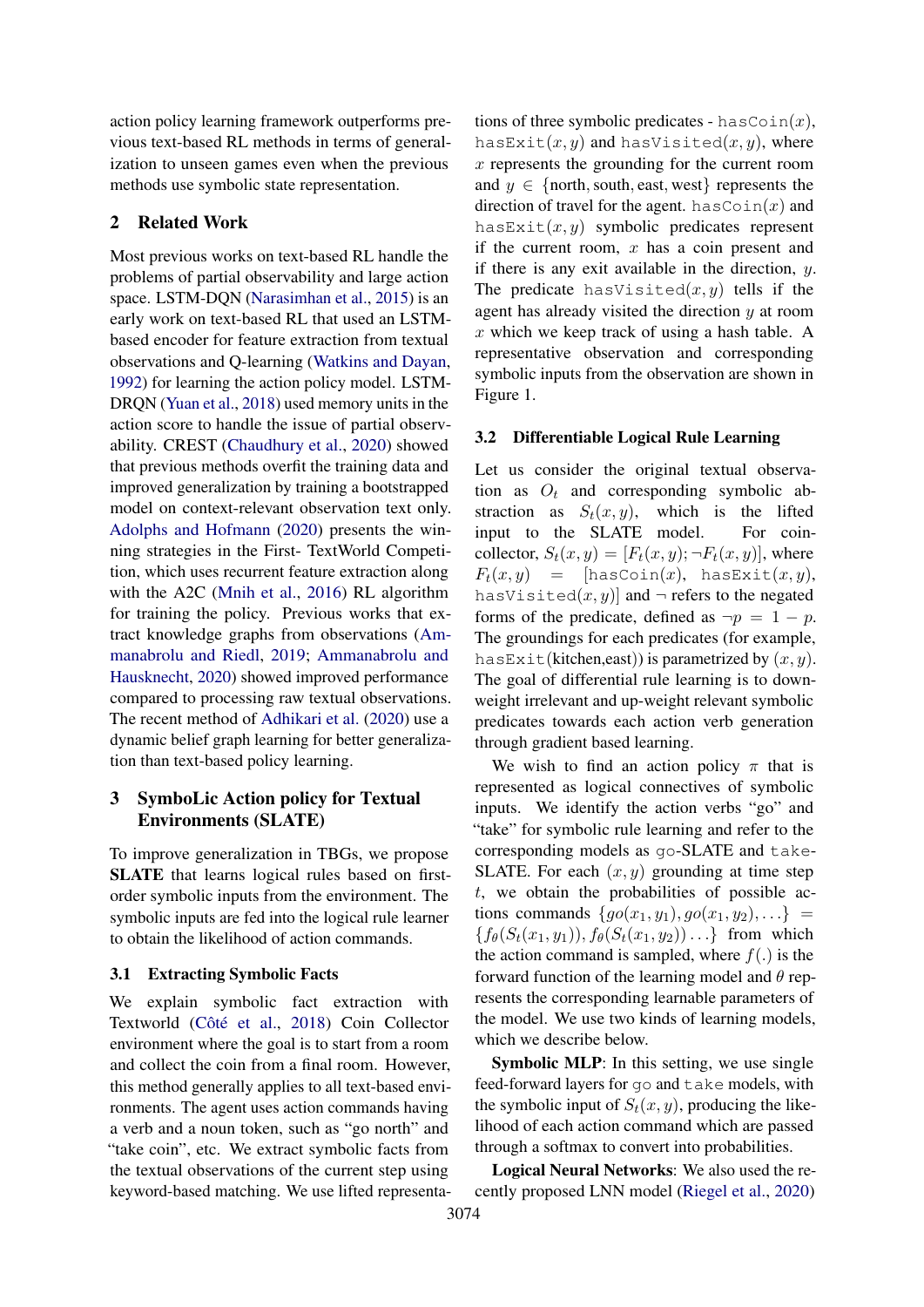<span id="page-2-0"></span>Table 1: Average success rate (3 random seeds) on 20 unseen test games with a varying number of training games. Our symbolic rule learning method trained on  $5 - 10 \times$  fewer data has a similar success rate to state-of-the-art methods on the coin collector environment. Nx denotes that the agent was trained on x number of games.

| Methods                             | Easy           |                 |                 |                 | Medium |                 |                 | Hard            |      |
|-------------------------------------|----------------|-----------------|-----------------|-----------------|--------|-----------------|-----------------|-----------------|------|
|                                     | N <sub>5</sub> | N <sub>10</sub> | N <sub>25</sub> | N <sub>50</sub> | N10    | N <sub>25</sub> | N <sub>50</sub> | N <sub>25</sub> | N50  |
| $LSTM-DQN$ (+attn)                  | 0.0            | 0.0             | 0.0             | 0.03            | 0.0    | 0.0             | 0.0             | 0.0             | 0.0  |
| LSTM-DRON (+attn)                   | 0.0            | 0.0             | 0.32            | 0.47            | 0.03   | 0.02            | 0.02            | 0.0             | 0.02 |
| LSTM-DRQN (+attn+dropout)           | 0.0            | 0.13            | 0.58            | 0.80            | 0.0    | 0.0             | 0.02            | 0.0             | 0.0  |
| CREST (glove+att)                   | 0.0            | 0.18            | 0.70            | 0.97            | 0.0    | 0.07            | 0.67            | 0.17            | 0.10 |
| CREST (conceptNet+att)              | 0.0            | 0.3             | 0.82            | 0.93            | 0.08   | 0.25            | 0.67            | 0.57            | 0.93 |
| LSTM-DQN (symbolic)                 | 0.0            | 0.0             | 0.42            | 0.33            | 0.08   | 0.85            | 0.80            | 0.25            | 0.0  |
| <b>SLATE-MLP</b> (teacher)          | 0.98           | 0.95            | 0.98            | 0.98            | 0.63   | 0.02            | 0.03            | 0.0             | 0.0  |
| <b>SLATE-MLP</b> (rollouts)         | 1.0            | 1.0             | 0.98            | 1.0             | 0.97   | 0.98            | 0.93            | 0.90            | 0.67 |
| <b>SLATE-MLP</b> (teacher+rollouts) | 1.0            | 1.0             | 1.0             | 1.0             | 0.93   | 1.0             | 1.0             | 0.57            | 1.0  |
| <b>SLATE-LNN</b> (teacher)          | 1.0            | 0.97            | 1.0             | 1.0             | 0.78   | 0.88            | 0.93            | 0.22            | 0.32 |
| <b>SLATE-LNN</b> (rollouts)         | 1.0            | 1.0             | 1.0             | 1.0             | 1.0    | 1.0             | 0.98            | 0.47            | 0.98 |
| <b>SLATE-LNN</b> (teacher+rollouts) | 1.0            | 1.0             | 1.0             | 1.0             | 0.97   | 1.0             | 1.0             | 0.27            | 0.47 |

for action probability generation, which we illustrate for a typical 2-input conjunction (AND) node. Let us consider  $(x_1, x_2)$  as two logical inputs to the conjunction node (represented as ∧) given as  $f(x_1, x_2)$ . Unlike conventional logical gates, LNNs define a threshold level for noise tolerance  $\alpha$  such that values in  $[\alpha, 1]$  signify a logical *high* and values in  $[0, 1 - \alpha]$  signify a logical *low*. Following the standard truth table of the conjunction (AND) gate, we can get the LNN constraints, that make the LNN behave as a logical conjunction connective with the forward function as the weighted Łukasiewicz t-norm,  $f(x_1, x_2; \beta, w_1, w_2) = \max(0, \min(1, \beta - w_1(1 (x_1)-w_2(1-x_2)$ ). Parameters  $\beta, w_1, w_2$  are tuned to match target labels during training. We use double description optimization [\(Frerix et al.,](#page-5-5) [2020\)](#page-5-5) for our constrained weight learning.

## 3.3 Training

For textworld coin collector games, we use the counting reward introduced in [Yuan et al.](#page-5-3) [\(2018\)](#page-5-3), where the agent receives a reward of 1.0 for visiting a new room. An additional reward of 1.0 is obtained on successfully retrieving the coin. We perform experiments on three difficulty levels: easy, medium and hard games having 0, 1 and 2 distractor rooms respectively. We outline two major methods for training the symbolic policy corresponding to the mainstream idea of (i) reinforcement learning from rewards obtained from the environment via policy rollouts, (ii) imitation learning by bootstrapping from the trajectories of a teacher agent (typically text-based LSTM agent) that overfits the training data.

Rollouts: This approach learns purely from environment interactions. Let us assume a policy  $\pi_{\theta}(a_t|s_t)$  with  $\theta$  being the policy parameters,  $a_t$ the action at time  $t$ ,  $s_t$  being the state input, and  $r_t$ is the step-wise reward. In this learning method, at each time step t, we sample an action  $a_t$  from the policy and label the state-action pair as either negative or positive samples based on whether the reward is positive or not. Since we wish to learn lifted rules, we extract the symbolic state corresponding to the ground entity (noun) in the action and choose the MLP/LNN to train based on the action verb. For instance, consider that the action "go south" results in a positive reward whereas "take coin" causes a zero reward. In the first case, we label the state as a positive sample for the go-SLATE model and we only extract the predicate values hasCoin $(x)$ , has $\text{Exit}(x, \text{south})$  and has $\text{Visited}(x, \text{south})$ and their negated  $(\neg)$  forms. Similarly, the second case is a negative sample for coin-SLATE model.

Therefore, for each SLATE model (either MLP or LNN) corresponding to the action verbs go and take, we obtain samples with binary labels. The model parameters are then trained using maximum likelihood training with cross-entropy loss. We collect samples from an evolving policy that is trained every 10 episodes for 100 episodes.

Teacher imitation: This corresponds to the imitation learning framework where we collect samples from an overfitted LSTM-based textual teacher model [\(Chaudhury et al.,](#page-4-3) [2020\)](#page-4-3) on the training games and learn the rules on the SLATE-based policies using behavior cloning [\(Pomerleau,](#page-5-6) [1991\)](#page-5-6). At each time step, we sample the lifted symbolic state for the teacher action as positive samples, and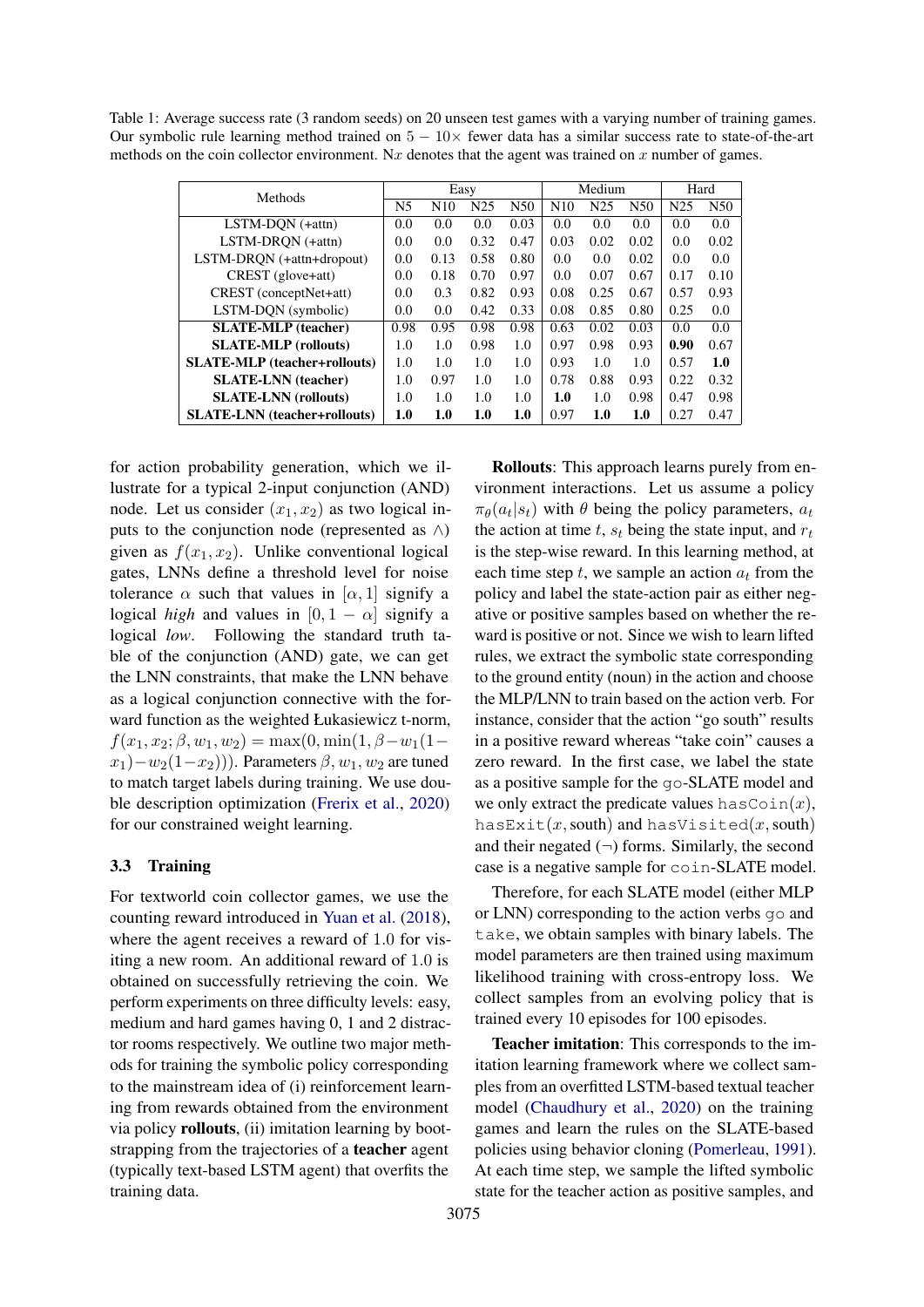<span id="page-3-0"></span>

Figure 2: Extracting rules from weights for go LNN model using threshold of  $\frac{1}{N_{input}}$ , with  $N_{input} = 6$ .

the symbolic states corresponding to other possible actions as the negative sample. SLATE parameter learning is performed by cross-entropy loss-based training with logical constraints.

## 4 Results

For baseline methods we use three previous agents: LSTM-DQN [\(Narasimhan et al.,](#page-5-0) [2015\)](#page-5-0), LSTM-DRQN [\(Yuan et al.,](#page-5-3) [2018\)](#page-5-3) and CREST [\(Chaud](#page-4-3)[hury et al.,](#page-4-3) [2020\)](#page-4-3). The results show that our proposed SLATE successfully generalizes to unseen test games learned from  $5 - 10x$  fewer games and performs better zero-shot generalization.

Learned interpretable rules: Figure [2](#page-3-0) shows how we extract the learned rules for easy N25 games case. We use a weight threshold of  $\frac{1}{N_{input}}$ , and all connections greater than the threshold contribute to the learned rule. The rule for go-LNN action verb looks at exits that are not visited from the current room given the coin is not present in the room. take-LNN takes coin only if the coin is present in the room. These rules match with the logic a human agent would typically use for navigation in such an environment.

Comparison to text-based agents: Table [1](#page-2-0) shows that SLATE shows better generalization to unseen test games trained from  $5-10x$  fewer training games with close to perfect learning. SLATE learns compact rules in the space of logical connectives that best fit the data and hence it generalizes better to unseen data as well (simple rules generalize better - Occam's Razor).

We also compare SLATE with LSTM-DQN trained/tested on symbolic inputs. LSTM-DQN agent is given the symbolic input as textual facts like "has exit east has exit south has visited south". Since SLATE does not have a recurrent action policy and makes single-step decisions, for a fair comparison we do not compare it with LSTM-DRQN that has a recurrent action scorer unit. The results in Table [1](#page-2-0) show that our proposed method gener-

<span id="page-3-1"></span>

Figure 3: Zero-shot transfer from L15 training games to L20 and L25 testing games for various agent.

alizes better suggesting that LSTM-based agents might require more training data.

Table [1](#page-2-0) show that SLATE with both MLP and LNN achieves generalization close to perfect for the RL (rollouts) setting. However, SLATE with LNN gives an interpretable representation in the form of logical rules due to its logical constraints that MLP does not have. For the teacher imitation setting, LNN exhibits better success rates than MLP especially for medium and hard games. Since such games have multiple possible exits and only one direction is chosen by the teacher's action, the other possible directions are labeled as negative samples. We believe MLP based rule learning is not robust to handle such conflicting (or noisy) information that can be handled by LNN.

Zero-shot transfer: Similar to the experiments in [Chaudhury et al.](#page-4-3) [\(2020\)](#page-4-3), Figure [3](#page-3-1) shows the zeroshot performance of SLATE compared to LSTM-DRQN and CREST when trained on games having 15 rooms (L15) and tested on 20 (L20) and 25 (L25) rooms. SLATE (with LNN) shows better generalization compared to previous text-based agents due to compact and logically consistent rule learning. This is because SLATE learns lifted rules that inherently provide the structure to generalize to unseen configurations that pure deep learning approaches struggle to achieve.

Results on Cooking World: We also show results on cooking games [\(Adolphs and Hofmann,](#page-4-0) [2020\)](#page-4-0), where the agent has to navigate to the kitchen, gather items that a present in the recipe, and prepare and eat the meal. For this game, we use 6 predicates:  $\text{inRoom}(x)$  (if item x is in the current room), is Ingredient(x) (if item x is a required ingredient), in Inventory $(x)$  (if item x is currently in the inventory),  $\text{closed}(x)$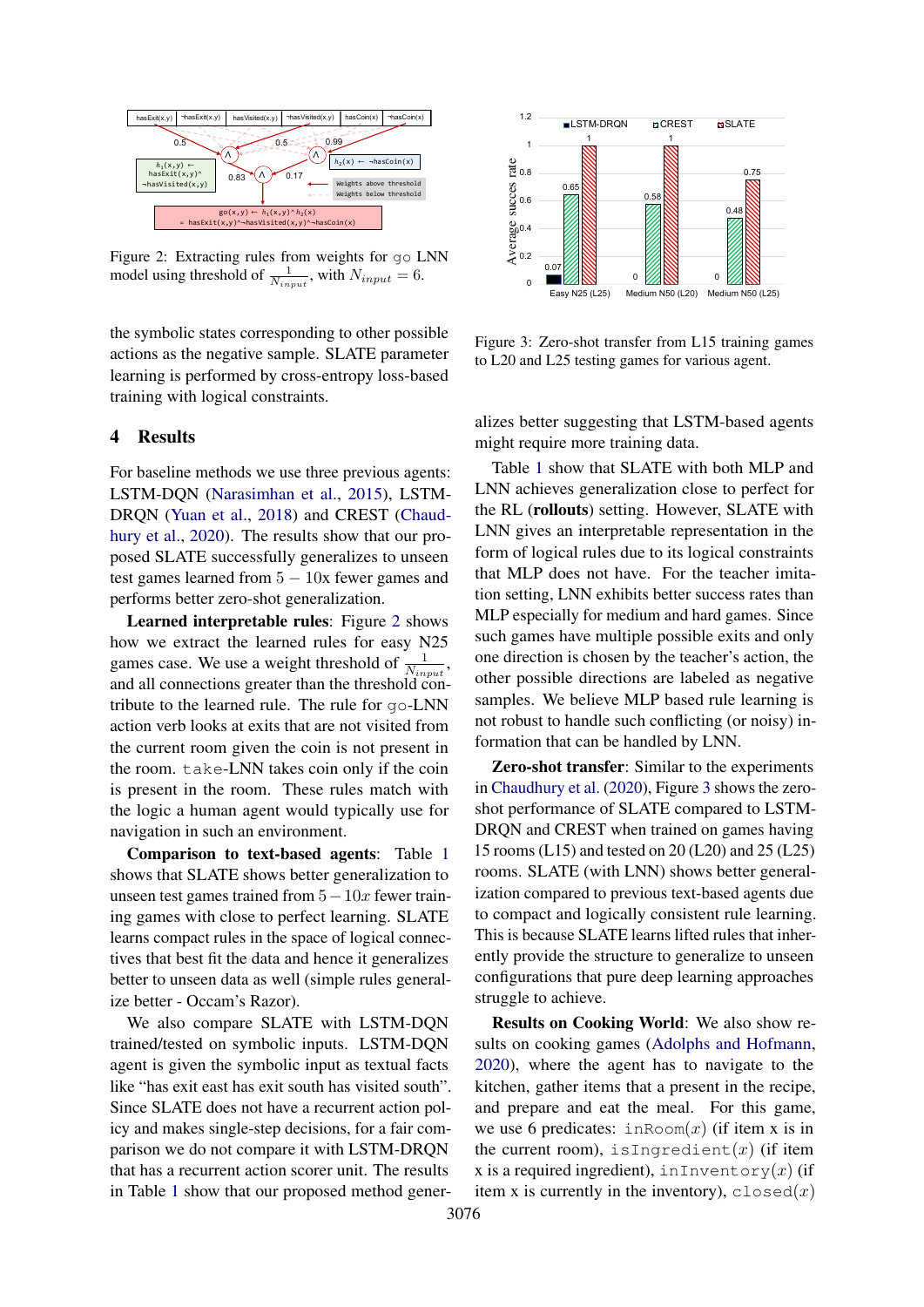(if item x is in closed state), has  $Ext(x)$  and hasVisited $(x)$ .

The actions verbs to learn rules for are: take(x), open(x), and  $q\circ(x)$ . We use the game walkthrough to learn LNN rules in the teacher imitation mode. The learned rules for three verbs are:  $open(x) \leftarrow inRoom(x) \wedge$ closed(x), take(x)  $\leftarrow$  inRoom(x)  $\wedge$ isIngredient(x), go $(x) \leftarrow \neg \text{inRoom}(x) \land$ has  $Ext(tx)$ . We assume that learning rules with first-order quantifiers with forall  $(\forall)$  and exists (∃) are out-of-scope of this paper. Therefore, the rule for "prepare meal" is specified as  $\forall z$ (isIngredient(z)∧inInventory(z)) and for "eat meal" is inInventory $(x = \text{real})$ .

We present the normalized score on test games for SLATE for difficulty level 3 with training 20 at 66.67% which outperforms the scores of 41.7% for GATA, 41.7% for GATA-GTP, and 46.7% for GATA-GTF from [\(Adhikari et al.,](#page-4-4) [2020\)](#page-4-4), showing SLATE's efficiency for complicated cases. However, there is still room for improvement for SLATE on the cooking games because the rule for  $\text{go}(x) \leftarrow \neg \text{inRoom}(x) \land \text{hasExit}(x)$  is inconsistent and the term  $\neg$  inRoom $(x)$  is not required on the right-hand side for the correct rule.

## 5 Conclusions

We present SLATE, a neuro-symbolic approach for action policy learning in text-based games using a differentiable rule learner from first-order symbolic inputs. Our method outperforms previous text-based state-of-the-art methods on textworld coin collector games from  $5 - 10x$  fewer training games and shows zero-shot generalization to unseen test configurations since it learns compact, interpretable, and logically correct rules. In this paper, we presented neuro-symbolic rule learning for the case, where the list of possible predicates require knowledge of the domain and are known before the training. For a more generalized rule learning on an apriori unknown set of predicates, we plan to use information extraction techniques like Abstract Meaning Representation (AMR) and OpenIE for obtaining a domain-agnostic graphical state representation for rule induction as a future extension of this work.

## Ethical Statement

Our paper describes a method for action policy learning in text-based games that is unlikely to produce ethically questionable action commands since the vocabulary of possible actions is limited and does not contain ethically problematic tokens. On the contrary, our model is fully interpretable, thus leading to a transparent analysis of the model's action outputs. Such a neuro-symbolic approach is ideal for analyzing the reason behind ethically questionable outputs like racial bias or hate speech learned by deep models from large amounts of public data. Therefore, our approach and related extensions of neuro-symbolic approaches are possible methods for reducing ethically problematic outputs from traditional deep models. Therefore, the ethical risk of our proposed neuro-symbolic SLATE approach is low and can be a likely means to address bias in deep neural network-based learning.

#### References

- <span id="page-4-4"></span>Ashutosh Adhikari, Xingdi Yuan, Marc-Alexandre Côté, Mikuláš Zelinka, Marc-Antoine Rondeau, Romain Laroche, Pascal Poupart, Jian Tang, Adam Trischler, and Will Hamilton. 2020. [Learning dy](https://proceedings.neurips.cc/paper/2020/file/1fc30b9d4319760b04fab735fbfed9a9-Paper.pdf)[namic belief graphs to generalize on text-based](https://proceedings.neurips.cc/paper/2020/file/1fc30b9d4319760b04fab735fbfed9a9-Paper.pdf) [games.](https://proceedings.neurips.cc/paper/2020/file/1fc30b9d4319760b04fab735fbfed9a9-Paper.pdf) In *Advances in Neural Information Processing Systems*, volume 33, pages 3045–3057. Curran Associates, Inc.
- <span id="page-4-0"></span>Leonard Adolphs and Thomas Hofmann. 2020. [Ledeepchef deep reinforcement learning agent for](https://doi.org/10.1609/aaai.v34i05.6228) [families of text-based games.](https://doi.org/10.1609/aaai.v34i05.6228) *Proceedings of the AAAI Conference on Artificial Intelligence*, 34(05):7342–7349.
- <span id="page-4-2"></span>Prithviraj Ammanabrolu and Matthew Hausknecht. 2020. [Graph constrained reinforcement learning for](https://openreview.net/forum?id=B1x6w0EtwH) [natural language action spaces.](https://openreview.net/forum?id=B1x6w0EtwH) In *International Conference on Learning Representations*.
- <span id="page-4-1"></span>Prithviraj Ammanabrolu and Mark Riedl. 2019. [Play](https://doi.org/10.18653/v1/N19-1358)[ing text-adventure games with graph-based deep re](https://doi.org/10.18653/v1/N19-1358)[inforcement learning.](https://doi.org/10.18653/v1/N19-1358) In *Proceedings of the 2019 Conference of the North American Chapter of the Association for Computational Linguistics: Human Language Technologies, Volume 1 (Long and Short Papers)*, pages 3557–3565, Minneapolis, Minnesota. Association for Computational Linguistics.
- <span id="page-4-3"></span>Subhajit Chaudhury, Daiki Kimura, Kartik Talamadupula, Michiaki Tatsubori, Asim Munawar, and Ryuki Tachibana. 2020. Bootstrapped Q-learning with context relevant observation pruning to generalize in text-based games. In *Proceedings of the 2020 Conference on Empirical Methods in Natural Language Processing (EMNLP)*, pages 3002–3008.
- <span id="page-4-5"></span>Marc-Alexandre Côté, Ákos Kádár, Xingdi Yuan, Ben Kybartas, Tavian Barnes, Emery Fine, James Moore, Matthew Hausknecht, Layla El Asri, Mahmoud